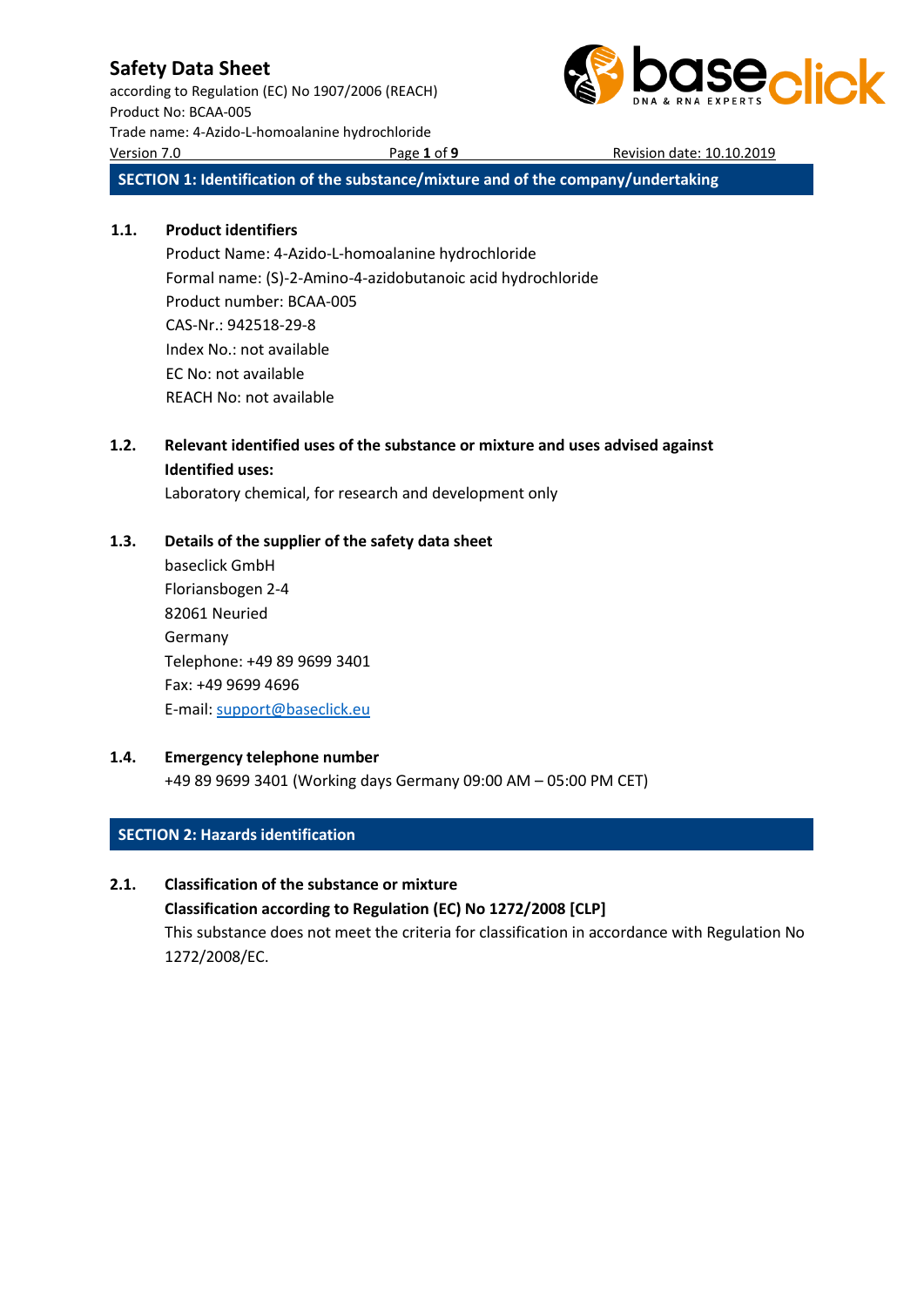according to Regulation (EC) No 1907/2006 (REACH) Product No: BCAA-005 Trade name: 4-Azido-L-homoalanine hydrochloride Version 7.0 Page **2** of **9** Revision date: 10.10.2019



### **2.2. Label elements**

**Labelling according to Regulation (EC) No 1272/2008 [CLP/GHS]** Pictogram: not required Signal word: not required Hazard statement(s): not required Precautionary Statement(s): P280 Wear protective gloves/ protective clothing/ eye protection/ face protection. P302+P352 IF ON SKIN: Wash with plenty of water. P304+P340 IF INHALED: Remove person to fresh air and keep comfortable for breathing. P305+P351+P338 IF IN EYES: Rinse cautiously with water for several minutes. Removecontact lenses, if present and easy to do. Continue rinsing. P403+P233 Store in a well-ventilated place. Keep container tightly closed.

P501 Dispose of contents/ container in accordance with national regulations.

### **2.3. Other hazards**

This substance does not meet the criteria for classification as PBT or vPvB.

# **SECTION 3: Composition/information on ingredients**

### **3.1 Substance(s)**

Formula: C<sub>4</sub>H<sub>8</sub>N<sub>4</sub>O<sub>2</sub> \*HCl MW: 144.13 g/mol \*36.45 g/mol Purity: ≥ 98 % (TLC) Description: white crystalline powder Enantiomeric purity:  $\leq 0.5\%$  of D-enantiomer TLV units: Unknown CAS-No.: 942518-29-8

### **3.2 Mixtures**

n.r.

# **SECTION 4: First aid measures**

# **4.1 Description of first aid measures**

General notes:

Avoid all direct contact.

Always contact physician. Show this safety data sheet to the doctor in attendance. If inhaled:

Move person into fresh air. If not breathing give artificial respiration. Consult a physician. In case of skin contact:

Wash immediately off with soap and plenty of water.

In case of eye contact:

Rinse thoroughly with plenty of water for at least 15 minutes. Assure adequate flushing by separating the eyelids with fingers. Consult an ophthalmologist.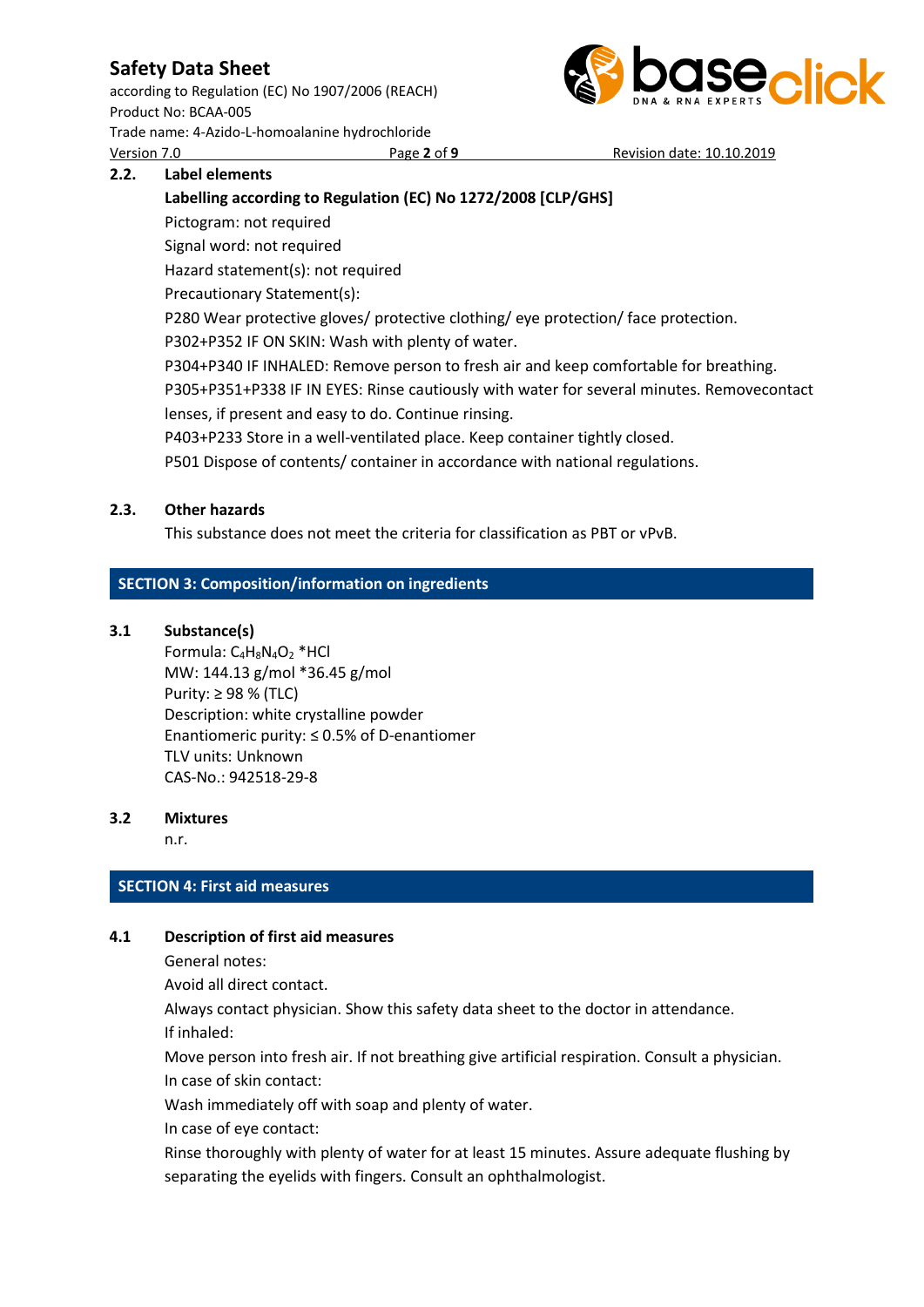according to Regulation (EC) No 1907/2006 (REACH) Product No: BCAA-005 Trade name: 4-Azido-L-homoalanine hydrochloride Version 7.0 Page **3** of **9** Revision date: 10.10.2019



In case of ingestion:

Rinse mouth with water. Do NOT induce vomiting. Never induce vomiting or give liquids to someone who is unconscious or cannot swallow. Contact a physician.



**4.2 Most important symptoms and effects, both acute and delayed** If not breathing give artificial respiration. Consult a physician.

**4.3 Indication of any immediate medical attention and special treatment needed** No data available

# **SECTION 5: Firefighting measures**

# **5.1 Extinguishing media**

Water. Alcohol resistant foam. Dry extinguishing powder. Carbon dioxide  $(CO<sub>2</sub>)$ . Sand.

### **5.2 Special hazards arising from the substance or mixture**

Hazardous combustion products:

In case of fire may be liberated: nitrogen oxides (NO<sub>x</sub>), carbon monoxide (CO), carbon dioxide  $(CO<sub>2</sub>)$ 

A finely divided dust aerosol may be explosive although the exact conditions of the hazard are unknown. Avoid dispersing dust.

# **5.3 Advice for fire-fighters**

Use material suitable and appropriate to surrounding fire conditions Wear self-contained breathing apparatus for firefighting if necessary.

# **SECTION 6: Accidental release measures**

# **6.1 Personal precautions, protective equipment and emergency procedures**

Avoid all direct contact.

Respiratory protection: A NIOSH dust mask is recommended when a possibility of dust inhalation exists. Local exhaust is usually sufficient. Protective gloves: Impermeable

Eye protection: Laboratory safety glasses

Other protective equipment: Normal laboratory apparel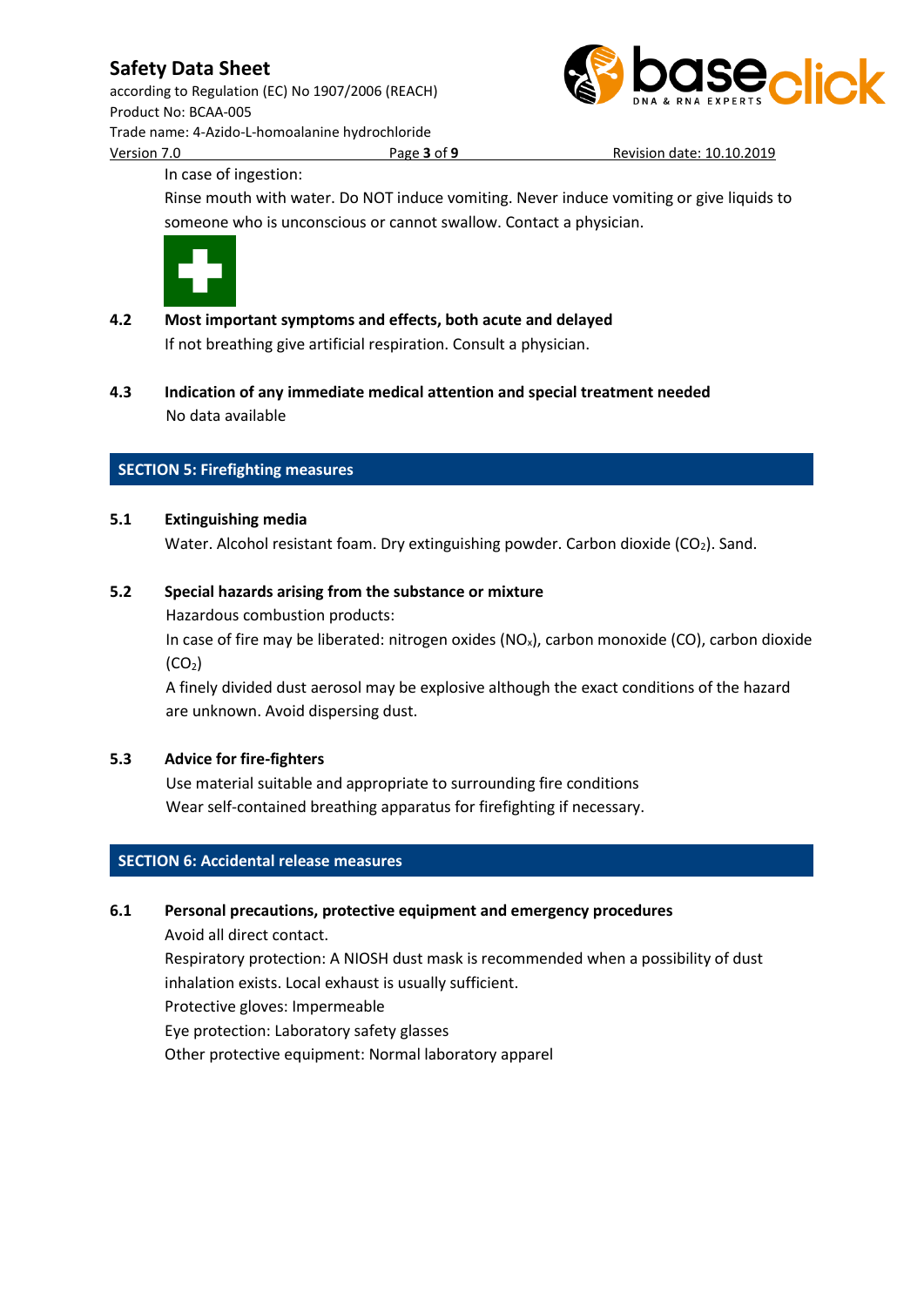according to Regulation (EC) No 1907/2006 (REACH) Product No: BCAA-005 Trade name: 4-Azido-L-homoalanine hydrochloride Version 7.0 Page **4** of **9** Revision date: 10.10.2019



# **6.2 Environmental precautions**

Prevent further leakage or spillage if safe to do so. Do not let product enter drains.

# **6.3 Methods and material for containment and cleaning up**

Remove mechanically, placing in appropriate containers for disposal. Avoid generation of dust. Clear contaminated area thoroughly.

# **SECTION 7: Handling and storage**

### **7.1 Precautions for safe handling**

Avoid contact with skin and eyes. Avoid formation of dust and aerosols. Provide appropriate exhaust ventilation at places where dust is formed. Keep away from sources of ignition -No smoking. Take measures to prevent the build up of electrostatic charge. Keep away from heat.

### **7.2 Conditions for safe storage, including any incompatibilities**

Store at +2 to 8 °C. Keep container tightly closed in a cool and well-ventilated place. Protect from moisture.

### **7.3 Specific end use(s)**

No information available.

### **SECTION 8: Exposure controls/personal protection Handling and storage**

### **8.1 Control parameters**

### Engineering measures

Use process enclosures, local exhaust ventilation, or other engineering controls to keep airborne levels below recommended exposure limits. If user operations generate dust, fume or mist, use ventilation to keep exposure to airborne contaminants below the exposure limit.

### **8.2 Exposure controls**



Appropriate engineering controls:

Handle in accordance with good industrial hygiene and safety practice. Wash hands before breaks and at the end of workday.

Personal protective equipment:

The type of protective equipment must be selected according to the concentration and amount of the dangerous substance at the specific workplace.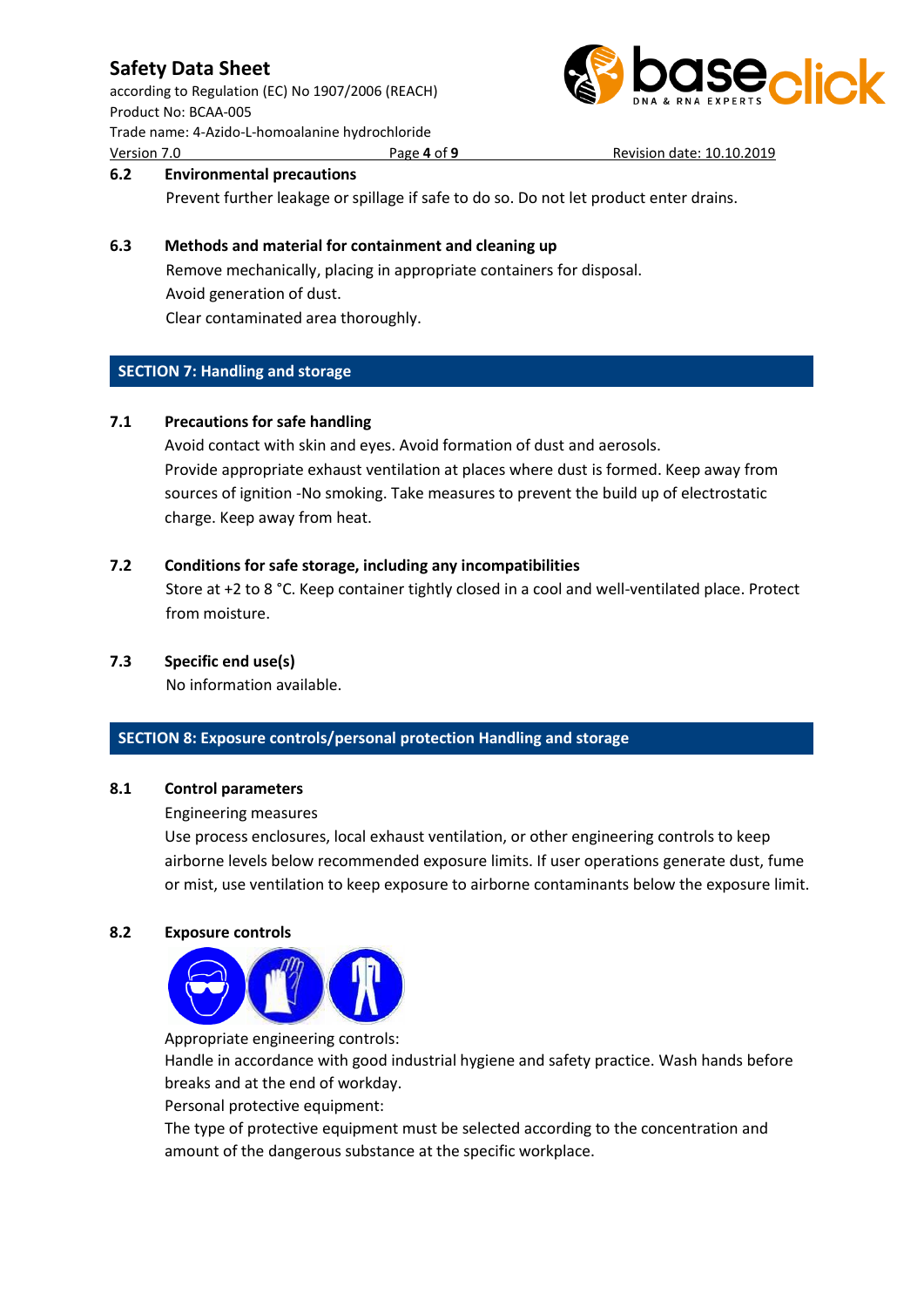according to Regulation (EC) No 1907/2006 (REACH) Product No: BCAA-005 Trade name: 4-Azido-L-homoalanine hydrochloride Version 7.0 Page **5** of **9** Revision date: 10.10.2019



Eye/face protection:

Use equipment for eye protection tested and approved under appropriate government standards such as NIOSH (US) or EN 166(EU).

Skin protection:

Handle with gloves. Wear suitable gloves. Chemical protection gloves are suitable, which are tested according to EN 374. Wash and dry hands.

Body Protection:

Complete suit protecting against chemicals, flame retardant antistatic protective clothing. Respiratory protection:

Where risk assessment shows air-purifying respirators are appropriate use (US) or type ABEK (EN 14387) respirator cartridges as a backup to engineering protection, use a full-face supplied air respirator. Use respirators and components tested and approved under appropriate government standards such as NIOSH (US) or CEN (EU).

Control of environmental exposure: Prevent further leakage or spillage if safe to do so. Do not let product enter drains.

# **SECTION 9: Physical and chemical properties**

# **9.1 Information on basic physical and chemical properties**

Physical state: crystalline powder Colour: white Odour: No data available Odour threshold: No data available pH (value): No data available Melting point/freezing point: Melting point / range: 150 °C Initial boiling point and boiling range: No data available Flash point: No data available Evaporation rate: No data available Flammability (solid, gas): No data available lower explosion limit (LEL): No data available upper explosion limit (UEL): No data available Explosion limits of dust clouds: No data available Vapour pressure: No data available Vapour density: No data available Relative density: No data available Water solubility (20 °C): soluble Partition coefficient: n-octanol/water: No data available Auto-ignition temperature: No data available Decomposition temperature: No data available Viscosity, flow time (23 °C): No data available Viscosity, dynamic (mPas / 20 °C): No data available Explosive properties: No data available Oxidizing properties: No data available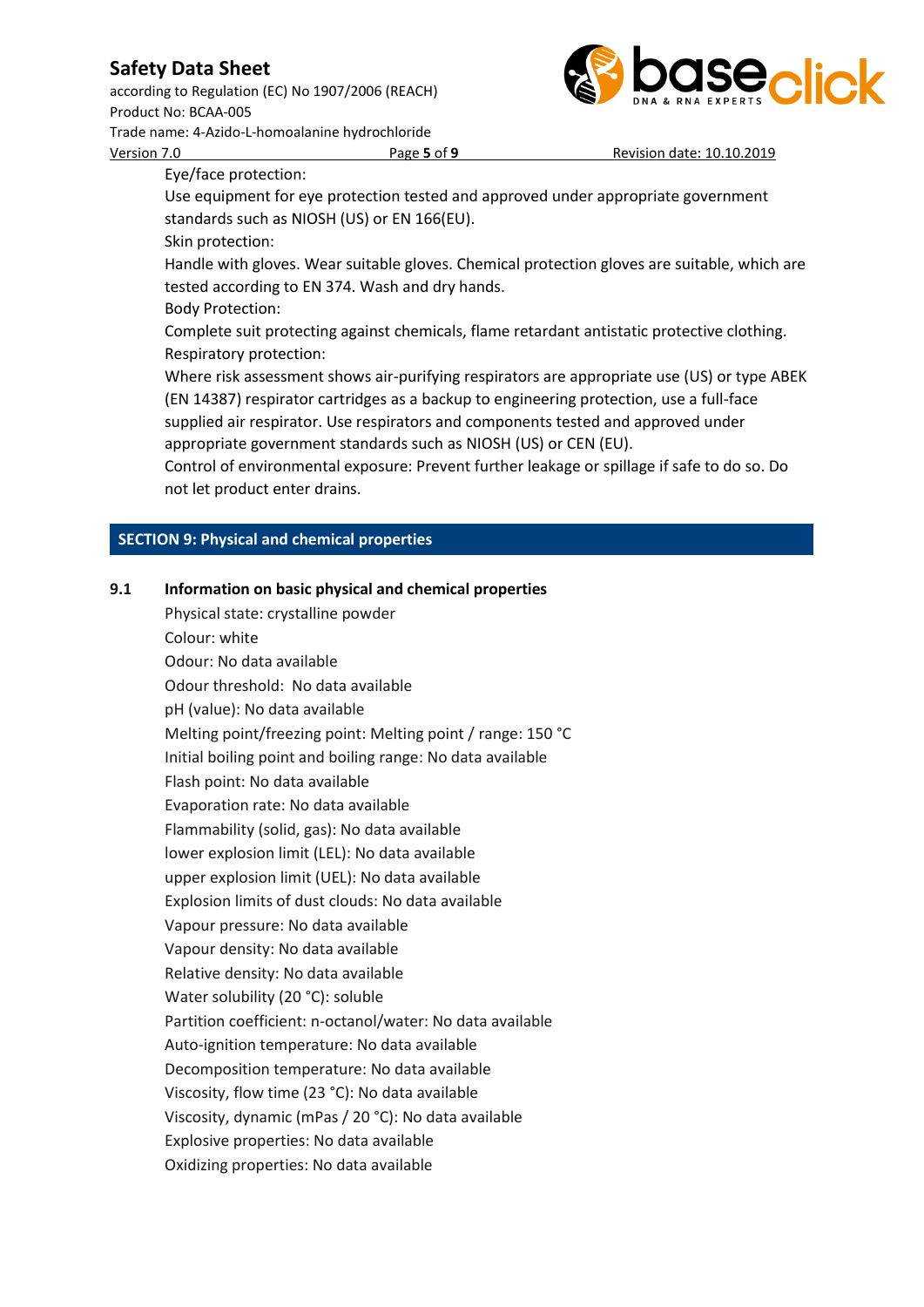according to Regulation (EC) No 1907/2006 (REACH) Product No: BCAA-005 Trade name: 4-Azido-L-homoalanine hydrochloride Version 7.0 Page **6** of **9** Revision date: 10.10.2019



#### **9.2 Other information:**

No data available

### **SECTION 10: Stability and reactivity**

- **10.1 Reactivity** No data available
- **10.2 Chemical stability** Stable under recommended storage condition.
- **10.3 Possibility of hazardous reactions** Thermal decomposition can lead to the escape of irritating gases and vapours.
- **10.4 Conditions to avoid**

Thermal decomposition can lead to the escape of irritating gases and vapours.

- **10.5 Incompatible materials** Strong oxidizing agents.
- **10.6 Hazardous decomposition products** Can be released in case of fire: Carbon dioxide (CO<sub>2</sub>), carbon monoxide (CO), nitrogen oxides  $(NO_x)$ .

### **SECTION 11: Toxicological information**

# **11.1 Information on toxicological effects** Acute toxicity: No data available Skin corrosion/irritation: Animal data: Irritating. Serious eye damage/eye irritation: Causes serious eye irritation. Respiratory or skin sensitisation: No data available Germ cell mutagenicity: No data available Carcinogenicity: IARC: No component of this product present at levels greater than or equal to 0.1 % is identified as probable, possible or confirmed human carcinogen by IARC. Reproductive toxicity: No data available Specific target organ toxicity -single exposure: STOT - single exposure STOT SE 3 - H335 May cause respiratory irritation. Target organs Respiratory system, lungs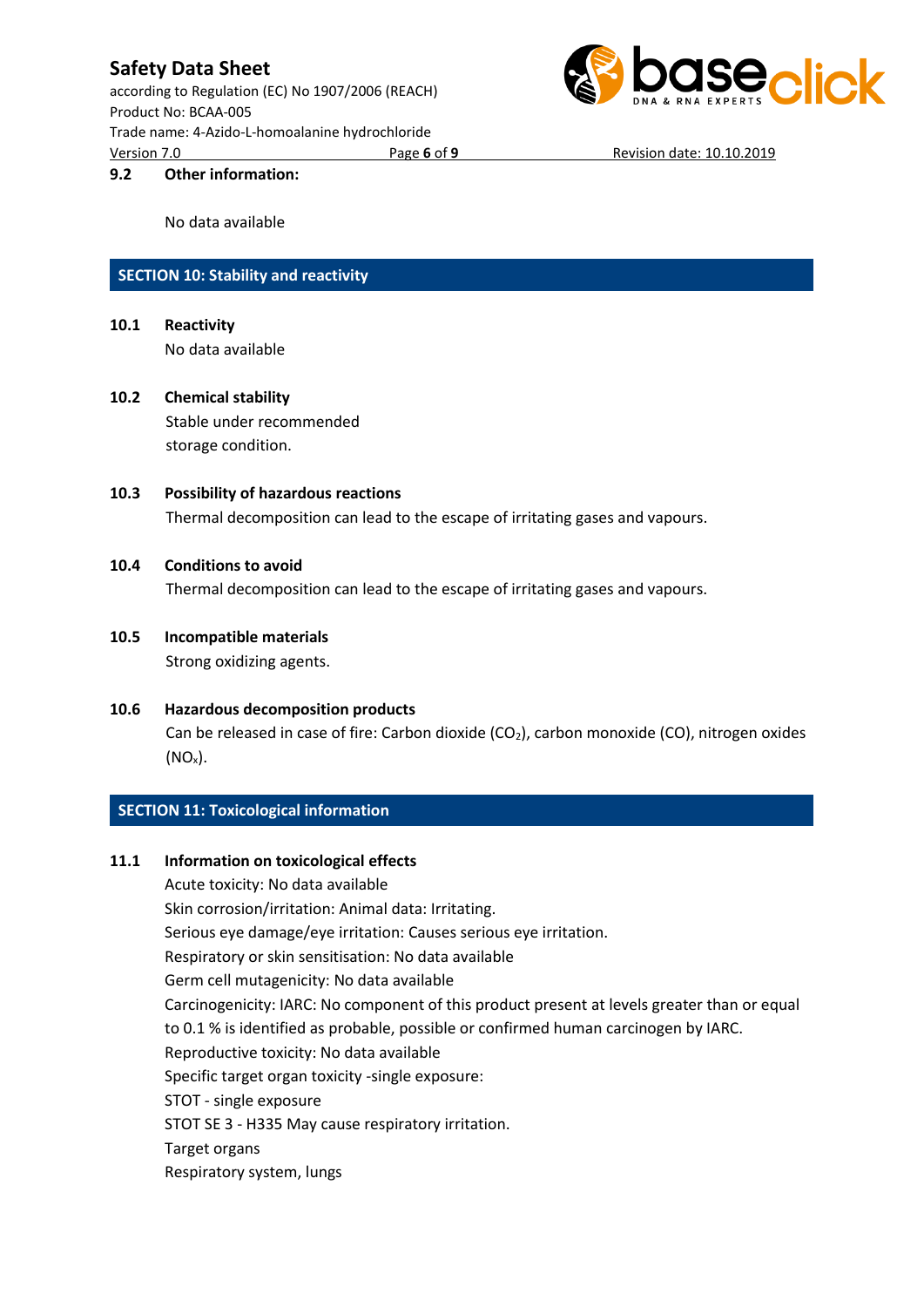according to Regulation (EC) No 1907/2006 (REACH) Product No: BCAA-005 Trade name: 4-Azido-L-homoalanine hydrochloride



Version 7.0 Page **7** of **9** Revision date: 10.10.2019 Specific target organ toxicity -repeated exposure: STOT - repeated exposure Not classified as a specific target organ toxicant after repeated exposure. Aspiration hazard: Not relevant. Solid. Additional Information: Dust may irritate the eyes and the respiratory system. The severity of the symptoms describedwill vary dependent on the concentration and the length of exposure. Inhalation A single exposure may cause the following adverse effects: Irritation of nose, throat andairway. Difficulty in breathing. Coughing. Ingestion May cause irritation. Skin contact Redness. Irritating to skin. Eye contact Irritating to eyes. Route of exposure Ingestion Inhalation Skin and/or eye contact Target organs Respiratory system, lungs

# **SECTION 12: Ecological information**

### **12.1 Toxicity**

Based on available data the classification criteria are not met

#### **12.2 Process of degradability** No data available.

- **12.3 Bioaccumulative potential** No data available.
- **12.4 Mobility in soil** No data available.

# **12.5 Results of PBT and vPvB assessment** This substance is not classified as PBT or vPvB according to current EU criteria.

#### **12.6 Other adverse effects** No data available.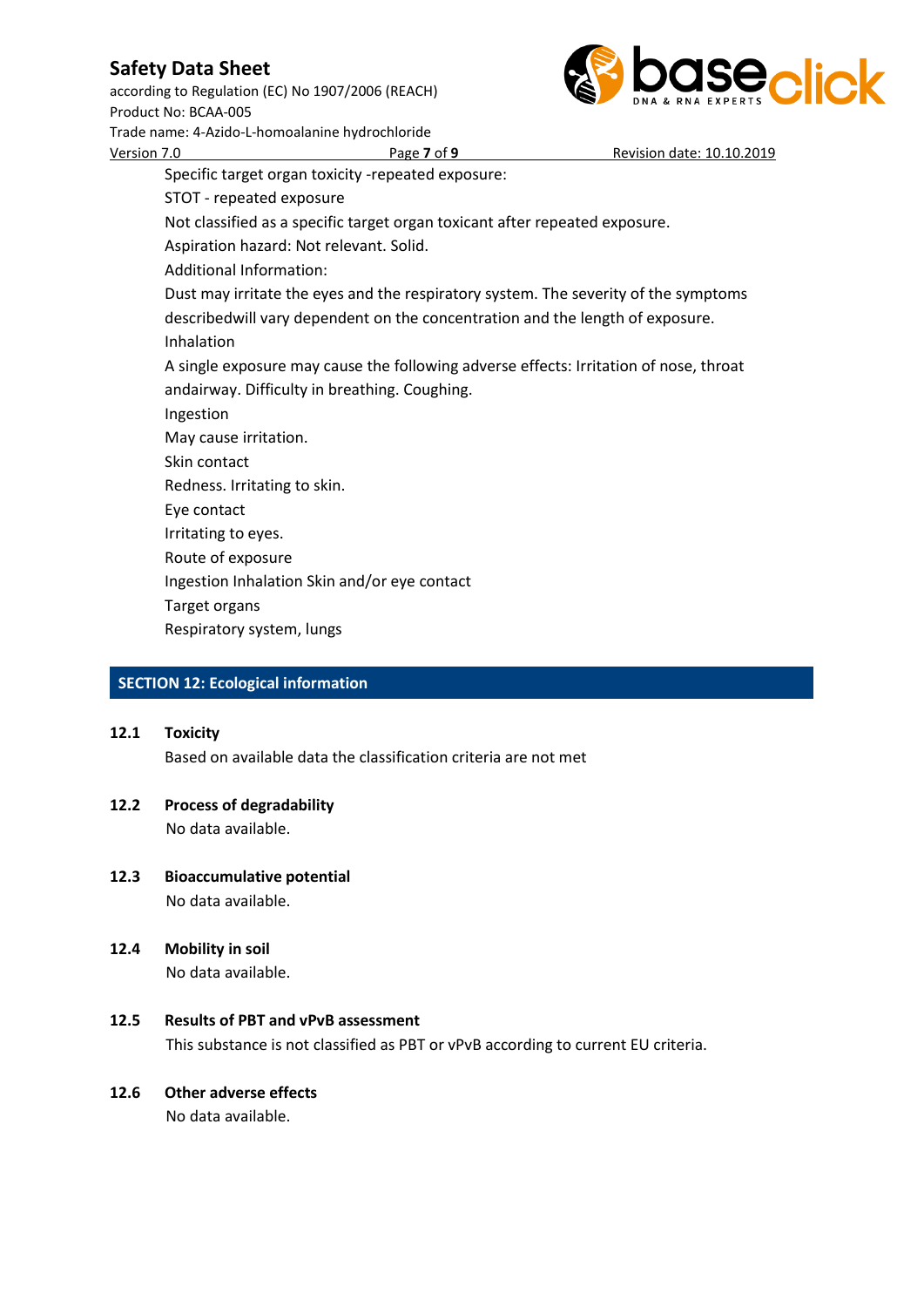according to Regulation (EC) No 1907/2006 (REACH) Product No: BCAA-005 Trade name: 4-Azido-L-homoalanine hydrochloride Version 7.0 Page **8** of **9** Revision date: 10.10.2019



**SECTION 13: Disposal considerations**

#### **13.1 Waste treatment methods**

Product: Consult the appropriate local waste disposal expert about waste disposal. Contaminated packaging: see Product

### **SECTION 14: Transport information**

#### **14.1 UN number**

ADR/RID: - IMDG: - IATA: -

### **14.2 UN Proper shipping name**

ADR/RID: Not dangerous goods IMDG: Not dangerous goods IATA: Not dangerous goods

# **14.3 Transport hazard class(es)**

ADR/RID: - IMDG: - IATA: -

### **14.4 Packing group** ADR/RID: -

IMDG: - IATA: -

# **14.5 Environmental hazards**

ADR/RID: no IMDG: no IATA: no

- **14.6 Special precautions for user** No data available
- **14.7 Transport in bulk according to Annex II of MARPOL 73/78 and the IBC Code** Not relevant